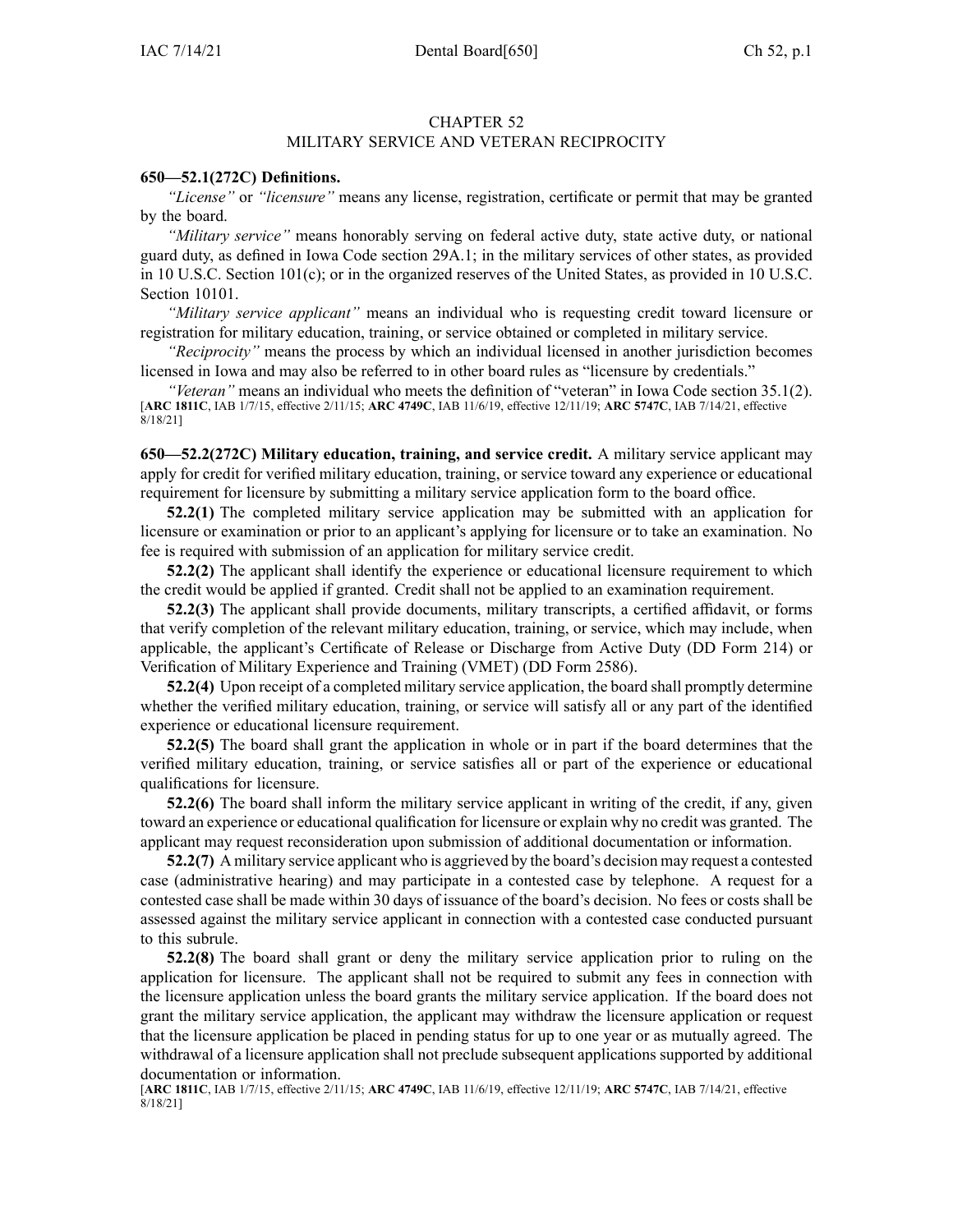## **650—52.3(272C) Veteran reciprocity.**

**52.3(1)** A veteran with an unrestricted professional license in another jurisdiction may apply for licensure in Iowa through reciprocity. A veteran must pass any examinations required for licensure to be eligible for licensure through reciprocity. A fully completed application for licensure submitted by <sup>a</sup> veteran under this subrule shall be given priority and shall be expedited.

**52.3(2)** An application for licensure by reciprocity shall contain all of the information required of all applicants for licensure who hold unrestricted licenses in other jurisdictions and who are applying for licensure by reciprocity including, but not limited to, completion of all required forms, paymen<sup>t</sup> of applicable fees, disclosure of criminal or disciplinary history, and, if applicable, <sup>a</sup> criminal history background check. The applicant shall use the same forms as any other applicant for licensure by reciprocity and shall additionally provide such documentation as is reasonably needed to verify the applicant's status as <sup>a</sup> veteran under Iowa Code section [35.1\(2\)](https://www.legis.iowa.gov/docs/ico/section/35.1.pdf).

**52.3(3)** Upon receipt of <sup>a</sup> fully completed licensure application, the board shall promptly determine if the professional or occupational licensing requirements of the jurisdiction where the veteran is licensed are substantially equivalent to the licensing requirements in Iowa. The board shall make this determination based on information supplied by the applicant and such additional information as the board may acquire from the applicable jurisdiction. The board may consider the following factors in determining substantial equivalence: scope of practice, education and coursework, degree requirements, postgraduate experience, and examinations required for licensure.

**52.3(4)** The board shall promptly gran<sup>t</sup> <sup>a</sup> license to the veteran if the veteran is licensed in the same or similar profession in another jurisdiction whose licensure requirements are substantially equivalent to those required in Iowa, unless the applicant is ineligible for licensure based on other grounds, for example, the applicant's disciplinary or criminal background.

**52.3(5)** If the board determines that the licensure requirements in the jurisdiction in which the veteran is licensed are not substantially equivalent to those required in Iowa, the board shall promptly inform the veteran of the additional experience, education, or examinations required for licensure in Iowa. Unless the applicant is ineligible for licensure based on other grounds, such as disciplinary or criminal background, the following shall apply:

*a.* If <sup>a</sup> veteran has not passed the required examination(s) for licensure, the veteran may not be issued <sup>a</sup> provisional license but may reques<sup>t</sup> that the licensure application be placed in pending status for up to one year or as mutually agreed to provide the veteran with the opportunity to satisfy the examination requirements.

*b.* If additional experience or education is required in order for the applicant's qualifications to be considered substantially equivalent, the applicant may reques<sup>t</sup> that the board issue <sup>a</sup> provisional license for <sup>a</sup> specified period of time during which the applicant will successfully complete the necessary experience or education. The board shall issue <sup>a</sup> provisional license for <sup>a</sup> specified period of time upon such conditions as the board deems reasonably necessary to protect the health, welfare or safety of the public unless the board determines that the deficiency is of <sup>a</sup> character that the public health, welfare or safety will be adversely affected if <sup>a</sup> provisional license is granted.

*c.* If <sup>a</sup> reques<sup>t</sup> for <sup>a</sup> provisional license is denied, the board shall issue an order fully explaining the decision and shall inform the applicant of the steps the applicant may take in order to receive <sup>a</sup> provisional license.

*d.* If <sup>a</sup> provisional license is issued, the application for full licensure shall be placed in pending status until the necessary experience or education has been successfully completed or the provisional license expires, whichever occurs first. The board may extend <sup>a</sup> provisional license on <sup>a</sup> case-by-case basis for good cause.

**52.3(6)** A veteran who is aggrieved by the board's decision to deny an application for <sup>a</sup> reciprocal license or <sup>a</sup> provisional license or is aggrieved by the terms under which <sup>a</sup> provisional license will be granted may reques<sup>t</sup> <sup>a</sup> contested case (administrative hearing) and may participate in <sup>a</sup> contested case by telephone. A reques<sup>t</sup> for <sup>a</sup> contested case shall be made within 30 days of issuance of the board's